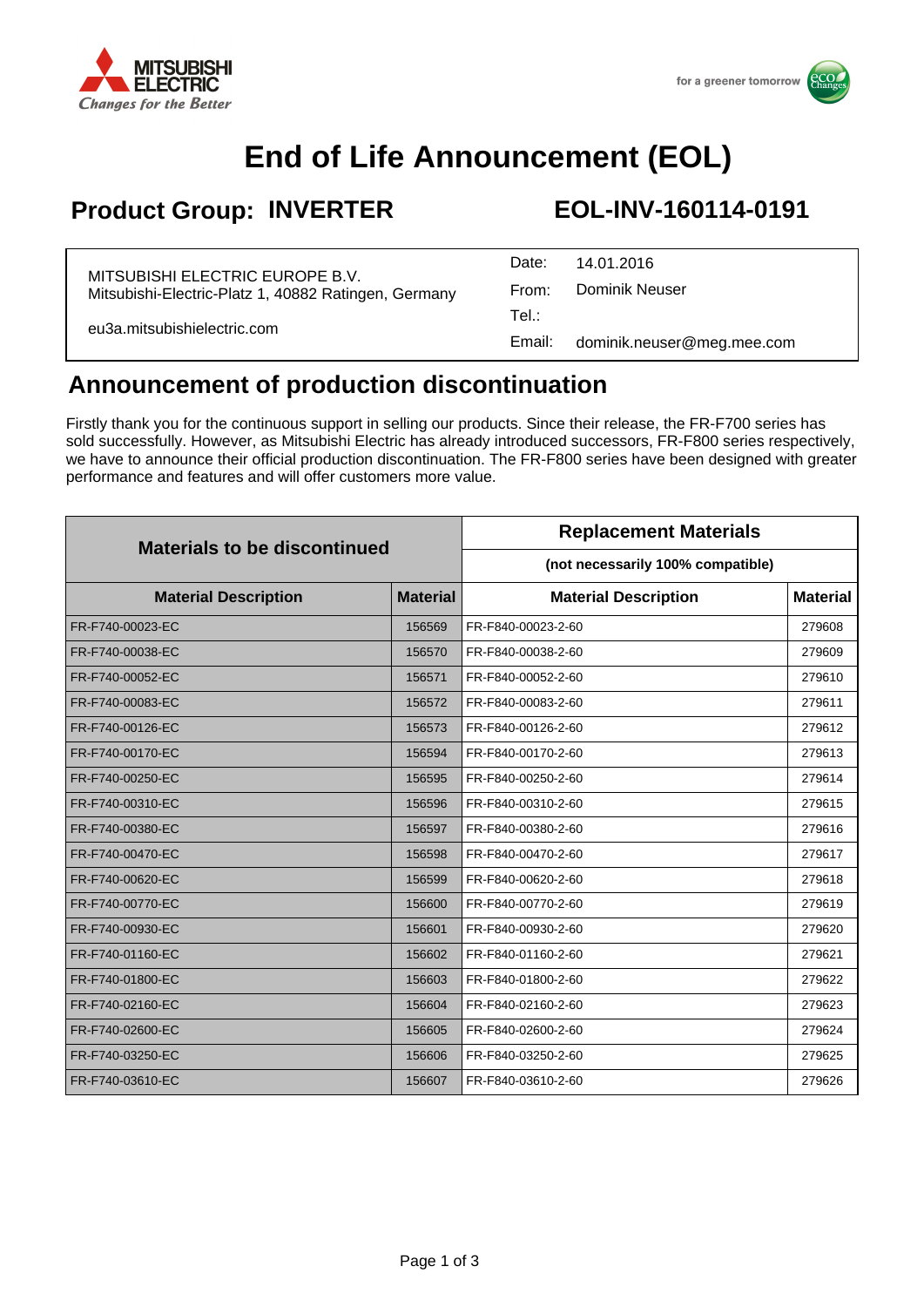| <b>Material Description</b> | <b>Material</b> | <b>Material Description</b> | <b>Material</b> |
|-----------------------------|-----------------|-----------------------------|-----------------|
| FR-F740-04320-EC            | 156608          | FR-F840-04320-2-60          | 279627          |
| FR-F740-04810-EC            | 156609          | FR-F840-04810-2-60          | 279628          |
| FR-F740-05470-EC            | 156610          | FR-F840-05470-2-60          | 279629          |
| FR-F740-06100-EC            | 156611          | FR-F840-06100-2-60          | 279630          |
| FR-F740-06830-EC            | 156612          | FR-F840-06830-2-60          | 279631          |
| FR-F740-07700-EC            | 156613          |                             |                 |
| FR-F740-08660-EC            | 156614          |                             |                 |
| FR-F740-09620-EC            | 156615          |                             |                 |
| FR-F740-10940-EC            | 156616          |                             |                 |
| FR-F740-12120-EC            | 156617          |                             |                 |
| FR-AF740-00770-EC           | 169827          |                             |                 |
| FR-AF740-00930-EC           | 169828          |                             |                 |
| FR-AF740-01160-EC           | 169829          |                             |                 |
| FR-AF740-01800-EC           | 169830          |                             |                 |
| FR-AF740-02160-EC           | 169831          |                             |                 |
| FR-AF740-02600-EC           | 169832          |                             |                 |
| FR-AF740-03250-EC           | 169833          |                             |                 |
| FR-AF740-03610-EC           | 169834          |                             |                 |
| FR-AF740-04320-EC           | 169835          |                             |                 |
| FR-AF740-04810-EC           | 169836          |                             |                 |
| FR-AF740-05470-EC           | 169837          |                             |                 |
| FR-AF740-06100-EC           | 169838          |                             |                 |
| FR-AF740-06830-EC           | 169839          |                             |                 |
| FR-AF740-07700-EC           | 169840          |                             |                 |
| FR-AF740-08660-EC           | 169841          |                             |                 |
| FR-AF740-09620-EC           | 169842          |                             |                 |
| FR-AF740-10940-EC           | 169843          |                             |                 |
| FR-AF740-12120-EC           | 169844          |                             |                 |
| FR-CA70-EC                  | 169877          |                             |                 |
| FR-CF70-EC                  | 189878          |                             |                 |
| FR-CF70-ECT                 | 189879          |                             |                 |
| FR-CA70-ECT                 | 190051          |                             |                 |